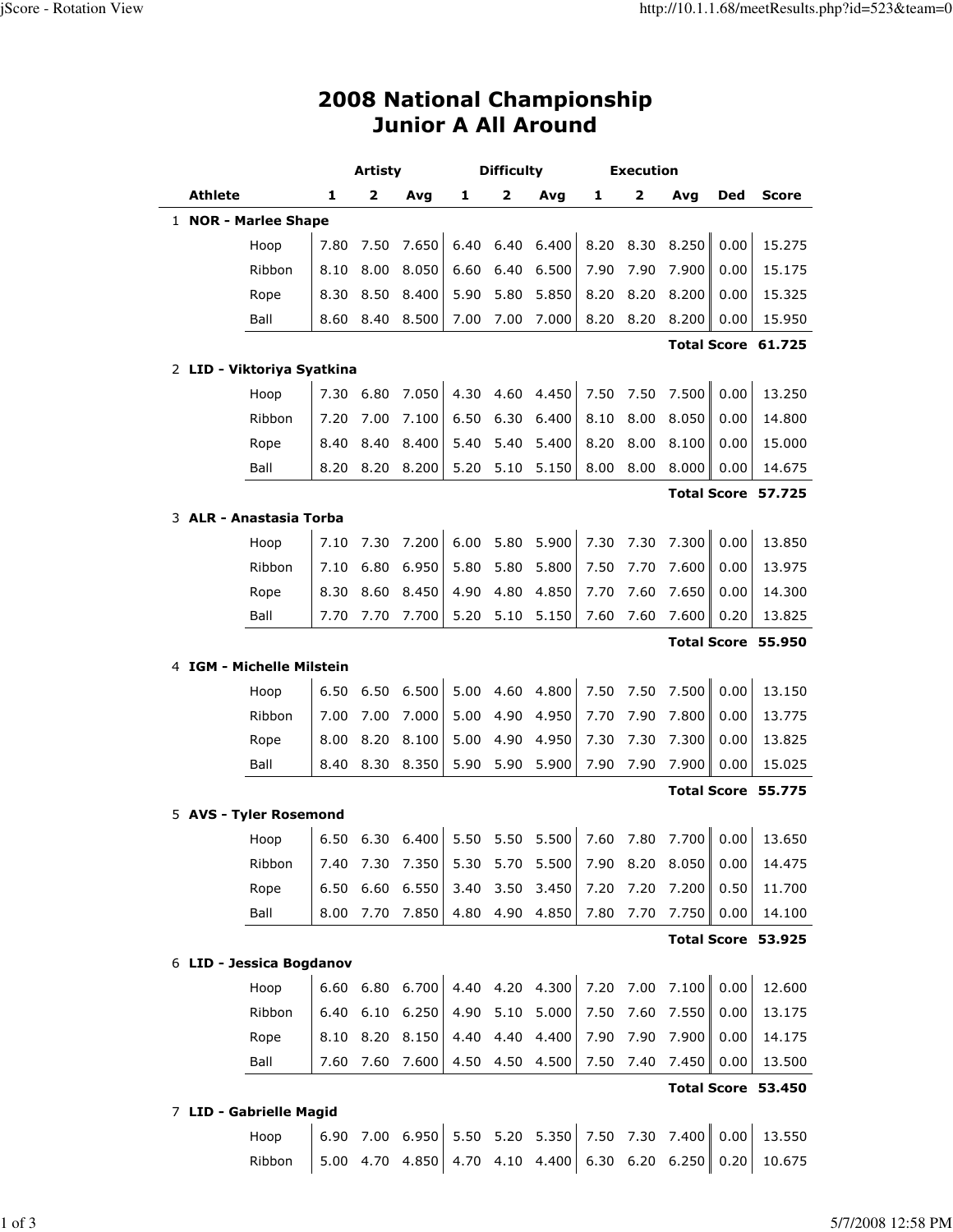|    | Rope                              | 8.10 | 7.80 | 7.950 |      | 5.10 4.90 | 5.000           | 8.00 | 7.90 | 7.950        | 0.00 | 14.425             |
|----|-----------------------------------|------|------|-------|------|-----------|-----------------|------|------|--------------|------|--------------------|
|    | Ball                              | 8.00 | 8.00 | 8.000 | 6.00 | 6.00      | 6.000           | 7.80 | 7.70 | 7.750        | 0.00 | 14.750             |
|    |                                   |      |      |       |      |           |                 |      |      |              |      | Total Score 53.400 |
| 8  | <b>HAG - Rebecca Daniels</b>      |      |      |       |      |           |                 |      |      |              |      |                    |
|    | Hoop                              | 6.70 | 6.70 | 6.700 | 5.60 | 5.00      | 5.300           | 7.30 | 7.50 | 7.400        | 0.00 | 13.400             |
|    | Ribbon                            | 5.30 | 5.30 | 5.300 | 5.40 | 5.00      | 5.200           | 6.60 | 6.70 | 6.650        | 0.40 | 11.500             |
|    | Rope                              | 7.50 | 7.90 | 7.700 | 4.20 | 4.20      | 4.200           | 7.40 | 7.60 | 7.500        | 0.05 | 13.400             |
|    | Ball                              | 7.90 | 7.90 | 7.900 | 5.40 | 5.50      | 5.450           | 7.90 | 7.70 | 7.800        | 0.00 | 14.475             |
|    |                                   |      |      |       |      |           |                 |      |      |              |      | Total Score 52.775 |
| 9. | <b>CAR - Katherine Scarnechia</b> |      |      |       |      |           |                 |      |      |              |      |                    |
|    | Hoop                              | 6.70 | 6.80 | 6.750 |      | 4.40 4.30 | 4.350           | 7.10 | 7.00 | 7.050        | 0.05 | 12.550             |
|    | Ribbon                            | 5.60 | 5.50 | 5.550 | 4.30 | 4.60      | 4.450           | 7.60 | 7.70 | 7.650        | 0.00 | 12.650             |
|    | Rope                              | 6.50 | 6.20 | 6.350 | 4.90 | 4.80      | 4.850           | 7.70 | 7.60 | 7.650        | 0.00 | 13.250             |
|    | Ball                              | 7.00 | 7.00 | 7.000 | 5.30 | 5.30      | 5.300           | 7.60 | 7.50 | 7.550        | 0.00 | 13.700             |
|    |                                   |      |      |       |      |           |                 |      |      |              |      | Total Score 52.150 |
| 10 | LID - Olga Pavlenko               |      |      |       |      |           |                 |      |      |              |      |                    |
|    | Hoop                              | 6.20 | 6.10 | 6.150 |      |           | 4.50 4.60 4.550 | 7.40 | 7.60 | 7.500        | 0.00 | 12.850             |
|    | Ribbon                            | 4.70 | 4.70 | 4.700 | 4.50 | 4.20      | 4.350           | 6.90 | 6.80 | 6.850        | 0.00 | 11.375             |
|    | Rope                              | 7.60 | 7.90 | 7.750 | 3.30 | 3.00      | 3.150           | 7.40 | 7.40 | 7.400        | 0.00 | 12.850             |
|    | Ball                              | 7.80 | 7.80 | 7.800 | 4.50 | 4.10      | 4.300           | 7.50 | 7.30 | 7.400        | 0.00 | 13.450             |
|    |                                   |      |      |       |      |           |                 |      |      |              |      | Total Score 50.525 |
|    | 11 AVS - Lyrica Okano             |      |      |       |      |           |                 |      |      |              |      |                    |
|    | Hoop                              | 6.10 |      |       |      |           |                 |      | 7.20 |              |      | 12.025             |
|    |                                   |      | 5.90 | 6.000 | 3.40 | 3.50      | 3.450           | 7.40 |      | 7.300        | 0.00 |                    |
|    | Ribbon                            | 6.30 | 6.20 | 6.250 | 4.10 | 4.20      | 4.150           | 7.00 | 7.00 | 7.000        | 0.00 | 12.200             |
|    | Rope                              | 7.80 | 8.10 | 7.950 | 2.60 | 2.40      | 2.500           | 7.40 | 7.30 | 7.350        | 0.00 | 12.575             |
|    | Ball                              | 7.40 | 7.20 | 7.300 | 4.10 | 4.10      | 4.100           | 7.50 | 7.50 | 7.500        | 0.00 | 13.200             |
|    |                                   |      |      |       |      |           |                 |      |      |              |      | Total Score 50.000 |
|    | 12 NOR - Nina Galoustian          |      |      |       |      |           |                 |      |      |              |      |                    |
|    | Hoop                              | 6.30 | 6.10 | 6.200 | 4.10 | 4.10      | 4.100           | 7.10 | 7.10 | 7.100        | 0.00 | 12.250             |
|    | Ribbon                            | 6.80 | 6.20 | 6.500 | 3.60 | 3.90      | 3.750           | 7.20 | 7.00 | 7.100        | 0.00 | 12.225             |
|    | Rope                              | 7.20 | 7.20 | 7.200 | 4.00 | 3.60      | 3.800           | 7.40 | 7.30 | 7.350        | 0.00 | 12.850             |
|    | Ball                              | 5.70 | 5.70 | 5.700 | 3.20 | 3.10      | 3.150           | 7.00 | 7.10 | 7.050        | 0.00 | 11.475             |
|    |                                   |      |      |       |      |           |                 |      |      |              |      | Total Score 48.800 |
|    | 13 RAM - Amanda Heinemann         |      |      |       |      |           |                 |      |      |              |      |                    |
|    | Hoop                              | 6.00 | 5.90 | 5.950 |      |           | 4.20 3.60 3.900 | 6.60 | 6.80 | 6.700   0.00 |      | 11.625             |
|    | Ribbon                            | 5.90 | 5.40 | 5.650 | 4.30 | 4.10      | 4.200           | 6.80 | 6.80 | 6.800        | 0.00 | 11.725             |
|    | Rope                              | 7.00 | 6.80 | 6.900 | 3.80 | 3.70      | 3.750           | 6.90 | 6.90 | 6.900        | 0.00 | 12.225             |
|    | Ball                              | 6.70 | 6.90 | 6.800 | 4.20 | 4.20      | 4.200           | 7.10 | 7.10 | 7.100        | 0.00 | 12.600             |
|    |                                   |      |      |       |      |           |                 |      |      |              |      | Total Score 48.175 |
|    | 14 KAG - Megan Frohlich           |      |      |       |      |           |                 |      |      |              |      |                    |
|    | Hoop                              | 4.60 | 5.20 | 4.900 | 2.80 | 3.30      | 3.050           | 6.80 | 6.50 | 6.650   0.05 |      | 10.575             |
|    | Ribbon                            | 5.80 | 5.40 | 5.600 | 3.60 | 3.70      | 3.650           | 7.30 | 7.20 | 7.250        | 0.05 | 11.825             |
|    | Rope                              | 7.00 | 7.20 | 7.100 | 3.50 | 3.50      | 3.500           | 7.40 | 7.30 | 7.350        | 0.00 | 12.650             |

Total Score 46.875